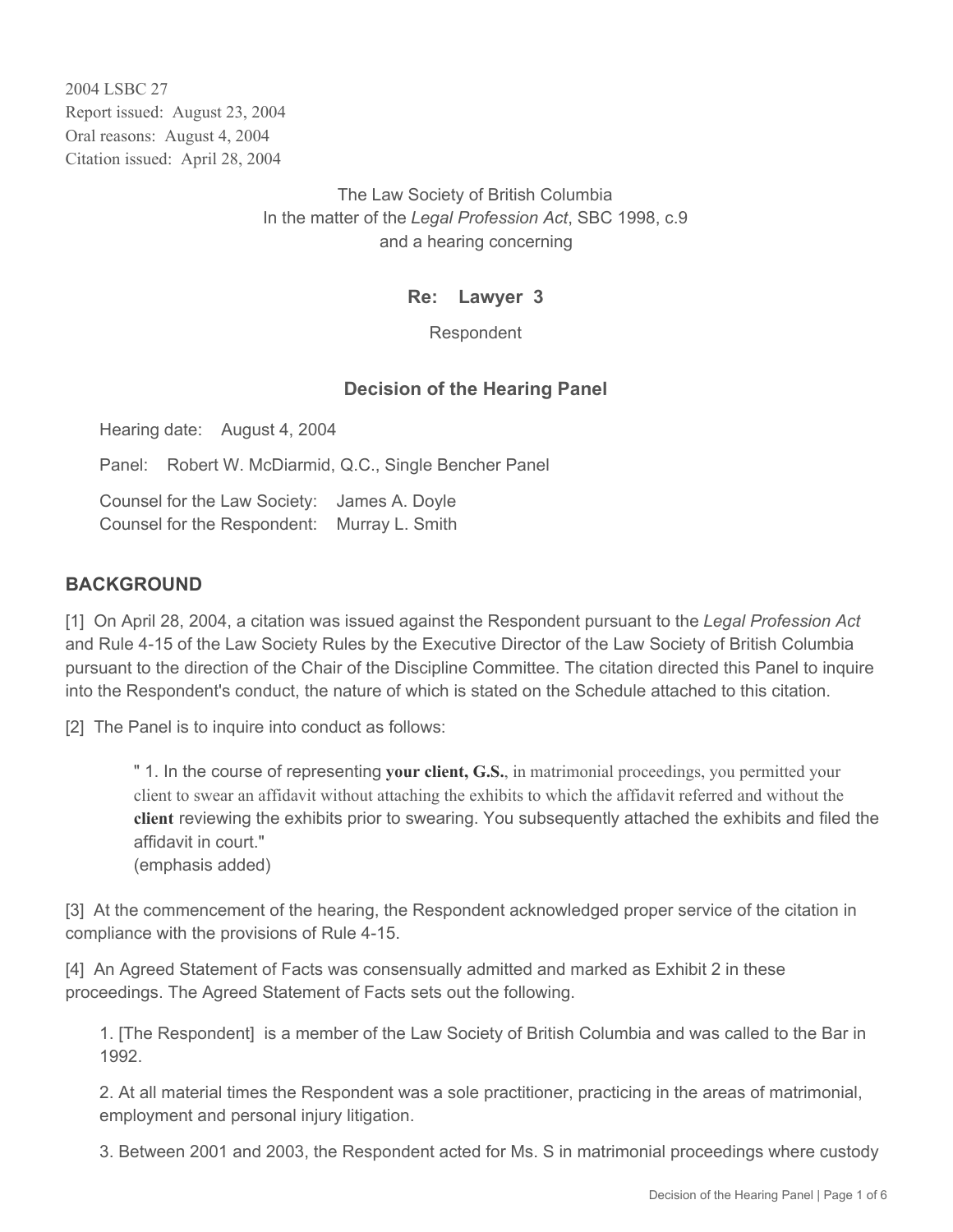and access were in issue. Her husband, Mr. J.S. was represented by three different counsel over this period.

4. The Respondent was originally retained by Ms. S on a legal aid certificate. The legal aid certificate was withdrawn following changes in funding criteria. Thereafter the Respondent proceeded on a disbursement-only retainer such that he was effectively acting " pro bono."

5. On November 8, 2002, the Respondent appeared before the Honourable Mr. Justice Groberman. J.S. and his counsel were also in attendance. The Respondent handed up an Affidavit sworn by T. Mr. J.S.'s counsel objected on the basis of late service.

6. The following exchange took place between the Respondent and the Court:

The Court: Is there an explanation for why this Affidavit is so late in the day?

Mr. C.: You should note that it was sworn October 25th. My friend had ample time to get it over to my office. He should not have left it.

The Court: No, I'll hear you in a moment.

[The Respondent]: It wasn't. It wasn't delivered to my friend immediately because the... the attachments were not forwarded to our office until just two or three days ago. Mrs. T. had to go through her tapes and find the. find the. We are talking three or four years worth of tapes to find the. find the materials which she wanted to give to me, and in addition to that she also had to consult her bookkeeper to get a copy of the cheque, which is attached as exhibit B. So as a result we couldn't give the Affidavit without the.

The Court: I am having some difficulty following this.

[The Respondent]: Well the.

The Court: She swore this Affidavit without the exhibits?

[The Respondent]: She swore it without the. Well she swore it without the exhibits and said she would. she would bring them in.

7. The Respondent withdrew the Affidavit.

## **The Affidavit**

8. On October 25, 2002, T attended at the Respondent's office. Her Affidavit referred to exhibits " A" and " B" but exhibit " A" was not appended to the Affidavit when it was sworn by T. and notarized by the Respondent. To the best of the Respondent's recollection, exhibit " B" was appended to the Affidavit when it was sworn.

9. Exhibit " A" was subsequently faxed to the Respondent's office on November 6, 2002.

10. The Affidavit was then filed in the Vancouver Registry on November 6, 2002.

11. The identical Affidavit, with exhibits, was then re-sworn on November 20, 2002 by T. The Respondent notarized the Affidavit and exhibits using the date of November 20, 2002 for the Affidavit and two exhibits.

[5] The impugned conduct of the Respondent is that on October 25, 2002, he notarized an affidavit " Sworn, affirmed and declared" (sic) by a witness, T. That affidavit, a copy of which was entered as Exhibit 3 at the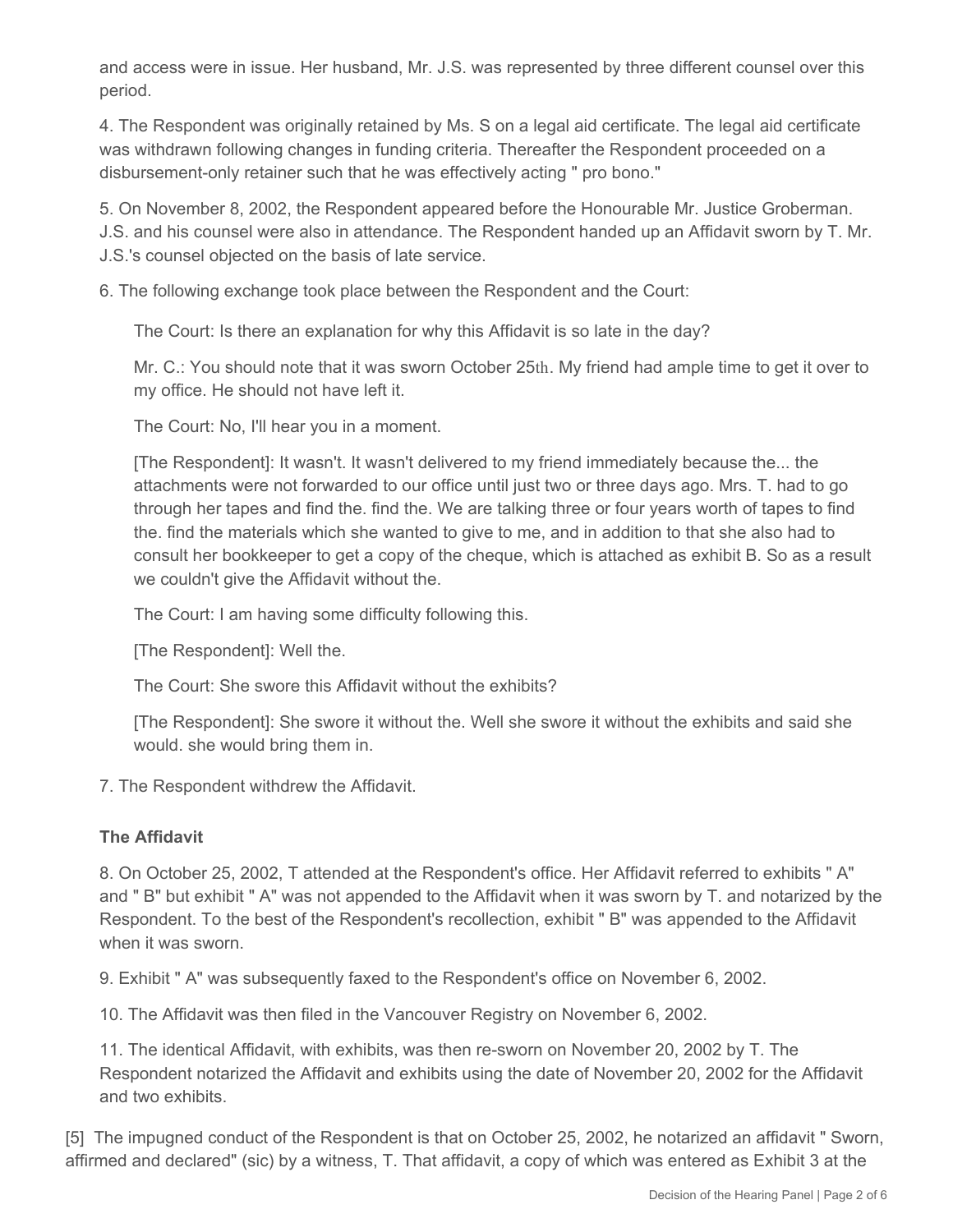hearing, contains the following paragraph 11:

" That during these sessions he would talk about some printing that he would order from us from time to time. These would be flyers for his sportswear lines. He ordered flyers from us several times. (See Ex. " A" samples of these flyers) He would pay for  $\frac{1}{2}$  of these flyers and give us another from Flying Tiger. Samples of these cheques are attached as Ex. " B" ."

[6] It is common ground that at the time the affidavit was sworn, Exhibit A was not attached to the affidavit, nor was it before the Respondent.

[7] Exhibit A of the affidavit consists of 11 pages. The first page is a handwritten invoice; the second page is a blank order form. Pages 3, 5, and 6 are what appear to be parts of a catalogue. Page 4 is a typed invoice. Pages 8 to 11 are price lists. Page 12 is a document entitled Sales Terms and Conditions. Paragraph 11 of Exhibit 3 does not state that Exhibit A is attached; as noted, it describes Exhibit A as " samples of these fliers" .

[8] Counsel for the Law Society has invited me to conclude, despite some apparent contradictions on the evidence (see Agreed Statement of Facts, paragraph 6) to find that Exhibit B was attached at the time the affidavit was sworn. I make that finding.

[9] The narrow issue I am asked to decide then is whether the Respondent's failure to have Exhibit A before him when the affidavit was sworn constitutes professional misconduct.

[10] Counsel for the Respondent submits that there is no legal requirement that an exhibit be attached to an affidavit at the time of swearing. He also submits that there is no legal requirement that the deponent must review the exhibits in front of the Respondent prior to swearing. Neither of these submissions is correct.

[11] Rule 51 of the Supreme Court Rules is the Rule pertaining to affidavits for use in the Supreme Court of British Columbia. I note parenthetically that the peculiar jurat in the affidavit (Exhibit 3) states " Sworn, affirmed or declared" , and in my view does not comply with Rule 51, nor does it comply with the rules of the *Evidence Act*, both of which require either swearing or affirming with respect to affidavits.

[12] Rule 51(7) states: " An exhibit referred to in an affidavit must be identified by the person before whom it is made (that would be the Respondent). By signing a certificate placed on the exhibit in the following form:

This is Exhibit \_\_\_\_\_\_\_\_\_referred to in the affidavit of \_\_\_\_\_\_\_ made before me on \_\_\_\_\_ [date]."

[13] Subrule 51(8) permits an exhibit or more than five pages in length to be made available but not attached. That subrule does not in my view assist the Respondent in these circumstances.

[14] Subrule 51(9) states: " The person before whom an affidavit is made shall initial all alterations in the affidavit, and unless so initialed, the affidavit shall not be used in a proceeding without leave of the court."

[15] Section 20 of the *Evidence Act*, R.S.B.C. 1996, Ch. 124, sets out that a presiding officer includes a person having by law authority to administer an oath, and in s. 60 sets out that practising lawyers as defined in s. 1(1) of the *Legal Profession Act* are, because of their office or employment, commissioners for taking affidavits in British Columbia.

[16] Section 65 of the *Evidence Act* sets out that a document purporting to have affixed, impressed or subscribed on it or to it the signature of a commissioner must be admitted in evidence without proof of the signature. In other words, lawyers are entrusted with ensuring that only properly sworn or affirmed evidence is placed before the courts.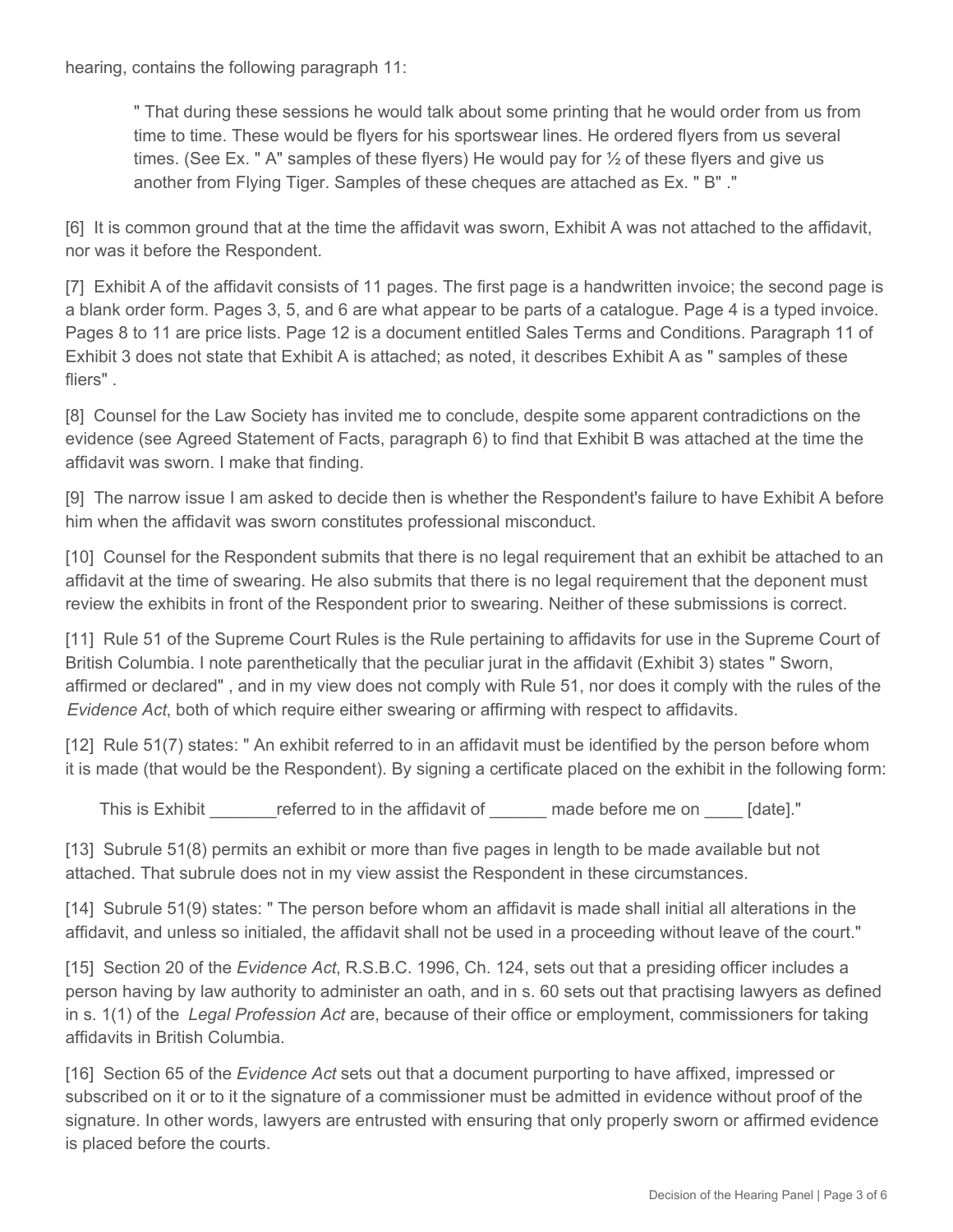[17] I conclude that while an exhibit exceeding five pages in length need not be attached to an affidavit, Rule 51, read in its entirety and in the context of the court utilizing the affidavit as evidence, requires that all exhibits to affidavits be identified before the person before whom the affidavit is made (in this case that is the Respondent) at the time the affidavit is made. So while exhibits need not be attached, the Respondent is required to identify them at the time the deponent T. swears the affidavit. The Respondent knowingly failed to do so.

[18] The effect of the Respondent's action was to cause a misleading affidavit to be placed before the court. I don't know what went through the trial judge's mind or whether he reviewed the affidavit in detail at all, but Exhibit A of the affidavit is not what I would consider " fliers" . I don't know whether the error in fact misled the Court. I suspect that in this case it probably didn't because the affidavit was withdrawn. However, skilled counsel could have used the discrepancies in the affidavit to impugn T.'s credibility to the potential detriment of the Respondent's client. The fact that the information contained in the affidavit was not placed before the court probably adversely affected the case being presented by the Respondent on behalf of his client.

[19] The next issue I am asked to determine is whether the Respondent in these circumstances professionally misconducted himself or whether he merely made a mistake. Several decisions of hearing panels were placed before me for consideration.

[20] In *Stunden*, the member admitted professional misconduct after Mr. Stunden's client signed a blank form and then phoned in the information for Mr. Stunden to complete a form that was part of a sworn financial statement.

[21] Similarly in *Morris*, that member admitted to altering and filing his client's affidavit without advising the client and without having her acknowledge the alteration or swear an amended affidavit. It constituted professional misconduct.

[22] In *Grant*, the lawyer swapped a pencil-written statement, which was part of a sworn document, for a retyped, identical - in the sense of identical information - document. That case may well have had a different result had Ms. Grant not admitted professional misconduct. However, the facts of *Grant* are in my view less egregious than the matter before me.

[23] Lawyers are put in a special position by virtue of the *Evidence Act* and by virtue of their profession. They are permitted by the *Evidence Act* to complete jurats to enable documents to be admitted into evidence that have the force of evidence made under oath.

[24] Lawyers have a duty to scrupulously adhere to the formalities of swearing affidavits because to do otherwise will have grave repercussions. Deponents can escape perjury sanctions. Unreliable affidavits may cause judges and masters to worry about admissibility issues instead of dealing with the facts which should be properly before them.

[25] I am urged to find that the Respondent's conduct is not disgraceful or dishonourable and thus can not constitute professional misconduct. However, that is not the test. Professional misconduct can include conduct unbecoming a member. That was made clear in the Supreme Court of Canada decision of *Pearlman v. the Manitoba Law Society Judicial Committee* where on page 12 of the decision before me, Mr. Justice Iacobucci states:

Professional misconduct is a wide and general term. It is conduct which would be reasonably regarded as disgraceful, dishonourable, or unbecoming of a member of the profession by his well-respected brethren in the group.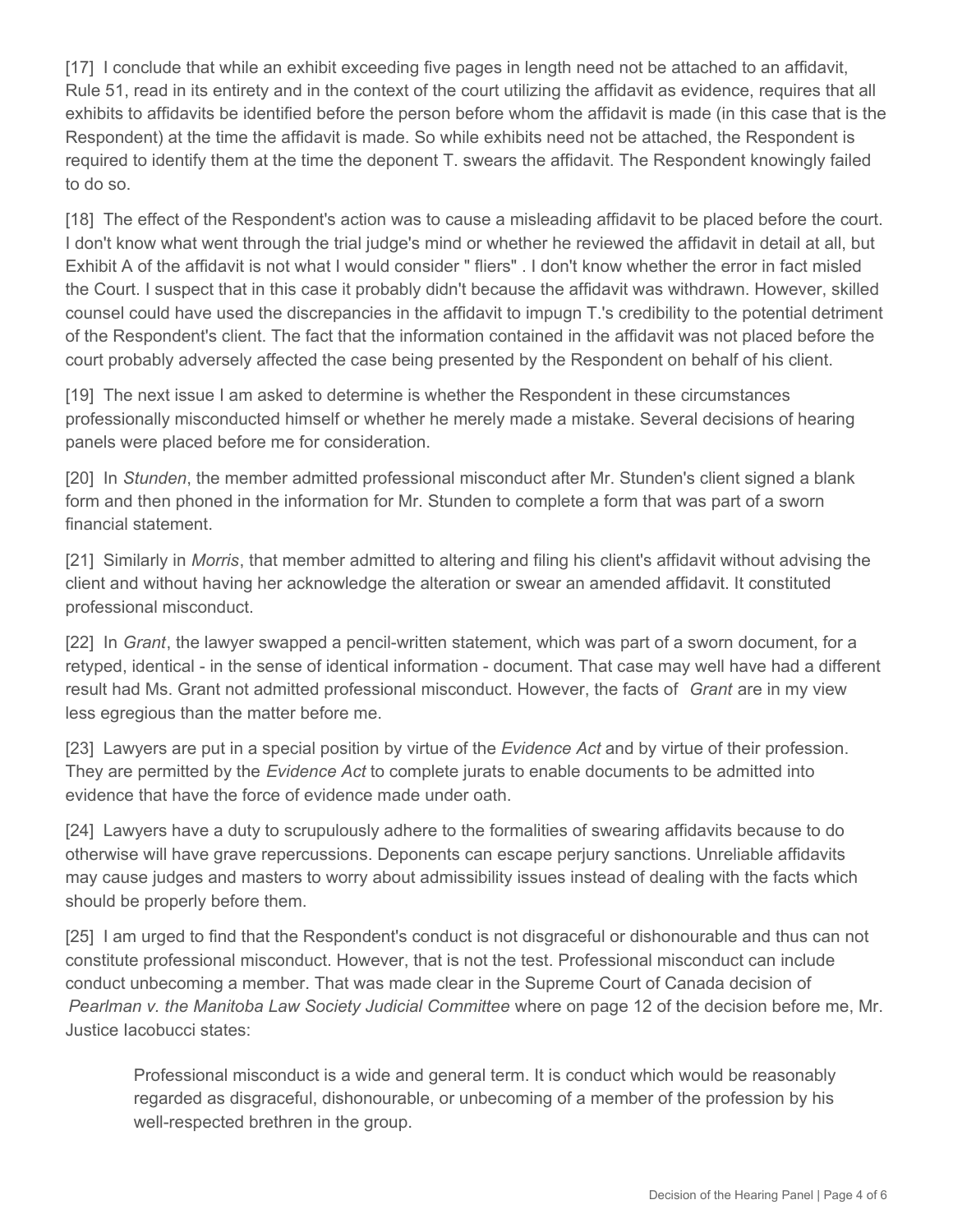His Lordship goes on to say:

No one is better qualified to say what constitutes professional misconduct than a group of practicing barristers who are themselves subject to the rules established by their governing body.

[26] Conduct unbecoming is defined in Section 1.1 of the *Legal Profession Act*. Conduct unbecoming a lawyer includes a matter, conduct, or thing that is considered in the judgment of the benchers or a panel to be contrary to the best interest of the public or of the legal profession or to harm the standing of the legal profession.

[27] To permit a lawyer to swear an affidavit in the circumstances described before me is contrary to the best interests of the public. This affidavit is potentially misleading. The judge before whom the circumstances were explained seemed understandably perplexed at the inappropriate circumstances of the swearing of this affidavit.

[28] Allowing this conduct to go uncensured would harm the standing of the legal profession. Documentary evidence sworn before lawyers would lose its value if the public and the courts became aware that scrupulous adherence to the rules of swearing such documents was not being practised.

[29] I have no problem in concluding that the matters in evidence before me would constitute a finding of professional misconduct on the part of the Respondent, provided the citation properly alleged these matters. This conclusion does not, however, end the matter.

[30] At the opening of the Respondent's counsel's submissions, the discrepancy between the facts and the Schedule to the citation was raised in an exchange between counsel for the Respondent and the Panel. No amendment to the citation was sought until all the evidence was admitted and both counsel had made submissions. The amendment was sought during reply by counsel for the Law Society.

[31] I suspect that through oversight, the Schedule erroneously alleged that the Respondent's client, G.S., swore the affidavit without attaching exhibits and without the client seeing the exhibits. Of course, it was a witness, T., who swore the affidavit. Counsel for the Respondent candidly agreed that he wasn't misled by this.

[32] The case has proceeded with full disclosure. Counsel for the Respondent did not consent, but also did not oppose an amendment as sought by counsel for the Law Society to have the Schedule conform to the evidence. Despite this, I know of no authority for permitting an amendment at such a late stage in the proceedings. I consider the allegation that it was the client who swore the affidavit to be an essential averment.

[33] I have attempted to find authority, both in the Supreme Court Rules and in the Criminal Code with respect to this issue. Generally speaking, amendments need to be made prior to the evidence being closed.

[34] There are many cases which deal with details in different circumstances. I've been referred to Section 602 of the Criminal Code and to a digest on page 1049 of Martin's Annual Criminal Code 2004 of a Supreme Court of Canada case called *R. v. P. (M.B.)* [1994] 1, S.C.R. 555. The digest states:

Once the Crown actually closes its case, the trial judge's discretion will narrow with reopening being permitted to correct some oversight or inadvertent omission of the Crown in the presentation of its case provided that justice requires it and will be no prejudice to the defense. Where the Crown has closed its case, and as in this case, the defence has started to answer the case against him, the trial judge's discretion is very restricted, and it will only be in the narrowest of circumstances